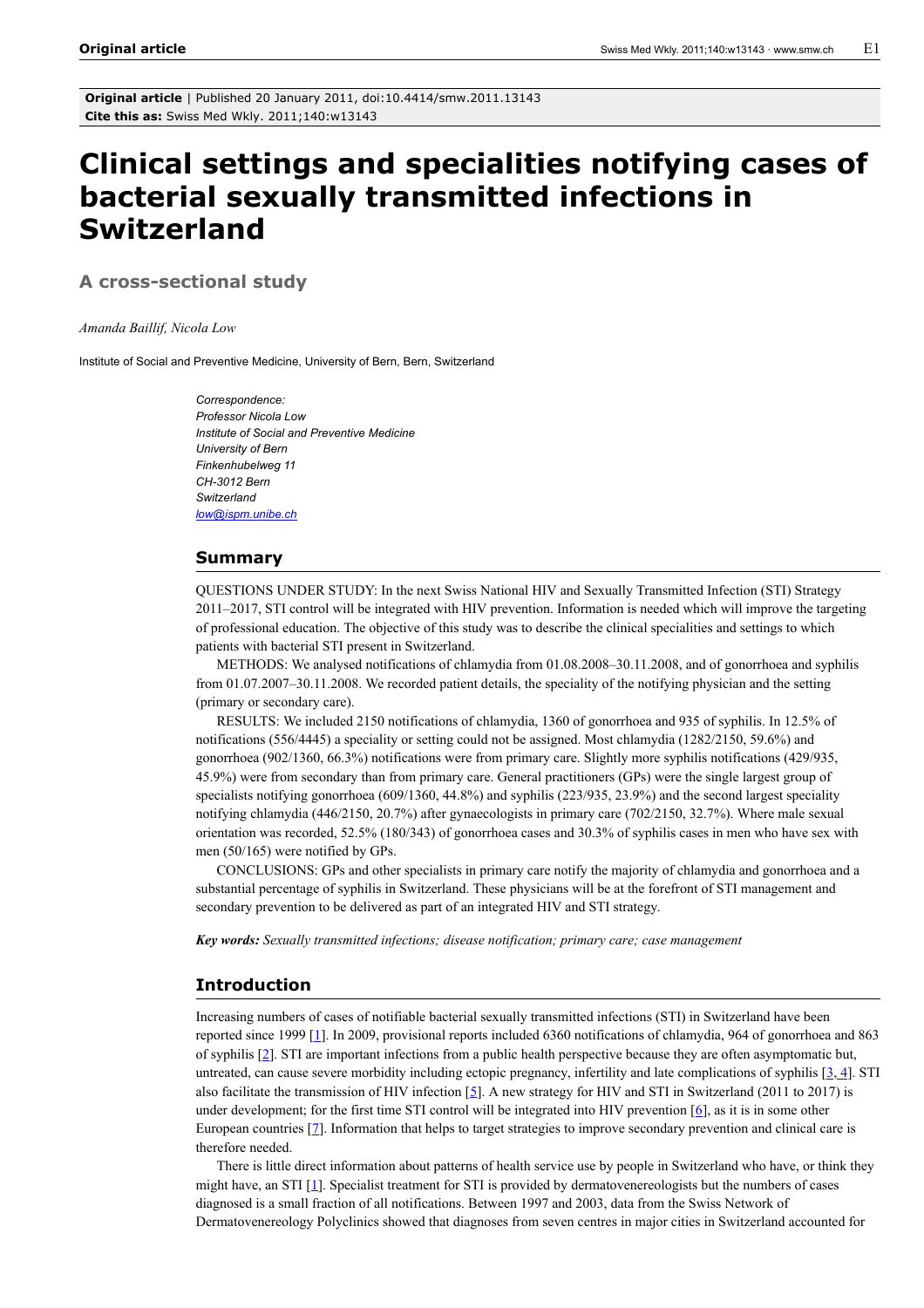less than 1% of all notifications of chlamydia, 12% of gonorrhoea [\[8\]](#page-5-7), and some 15% of syphilis before national surveillance was suspended in 1999 [\[1\]](#page-5-0).

In Switzerland, laboratories have been required to report diagnosed cases of chlamydia, gonorrhoea and syphilis to the Federal Office of Public Health since 1[9](#page-5-8)87 [9]. For syphilis, laboratory notification was reintroduced in 2006 [\[1\]](#page-5-0). Since 2006 it has also been obligatory for physicians to notify cases of gonorrhoea and syphilis  $[1]$  $[1]$  $[1]$ . These reports are thought to cover the majority of diagnosed cases of notifiable STI in Switzerland. The objectives of this study were to use information about the source of STI notifications to describe the distributions of reports of chlamydia, gonorrhoea and syphilis in Switzerland according to clinical speciality and setting, and to investigate associations between the clinical setting and demographic characteristics.

## **Material and methods**

The study period was 01.07.2007 to 30.11.2008 for gonorrhoea and syphilis, and 01.08.2008 to 30.11.2008 for chlamydia (earlier records were not retained). We used the following data sources: for chlamydia, notification forms of laboratory diagnosed cases (clinical notification is not required); for gonorrhoea and syphilis, laboratory and physicians' notification forms, with physicians' reports as the primary source because these were more detailed. About 40% of syphilis notifications are later confirmed as cases, compared with >90% of gonorrhoea notifications. In this paper we use the term cases to mean laboratory confirmed cases, and notification to mean a report of a possible case, with or without subsequent confirmation. All data were extracted in late 2008 and early 2009 at the Swiss Federal Office of Public Health. Statistical analyses were conducted in 2009 and 2010.

For each notification we extracted information on sex and age and, for syphilis and gonorrhoea, sexual orientation. Other clinical and behavioural variables were too incomplete to be usable. We obtained information on the speciality of the notifying physician and the clinical setting from the stamp on the report form. For laboratory reports of chlamydia, we used information on the doctor or department ordering the test. We matched the name on the stamp against the online directory of the Swiss Medical Association (Verbindung der Schweizer Ärztinnen und Ärzte, FMH [\(http://www.doctorfmh.ch\)](http://www.doctorfmh.ch) to obtain the clinical speciality, workplace, sex and graduation year. If a doctor had more than one specialist title we used the most recent one. Reports from group practices were assigned a speciality if there was enough specific information. No individually identifying information was recorded in datasets, notifications were not linked to individual physicians, and were identified by a unique number only.

We grouped clinical specialities, on the basis of *a priori* decisions about their likely importance in diagnosing or managing patients with STI, as follows: dermatovenereology and infectious diseases (ID, including tropical medicine); general and internal medicine; gynaecology; urology; blood donation; and all other specialities. We then separated these into primary and secondary care settings. Primary care included single-handed or group practices, emergency departments, nursing homes and military clinics. We defined all general and internal medicine specialists working in single-handed or group practices as general practitioners (GP). Secondary care included hospitals, polyclinics, outpatient departments and health resorts. Screening facilities such as blood donation centres and laboratories were classified with secondary care settings. We categorised patient age as: 0–15; 16–19; 20–24; 25–34; 35–44; 45 years and older. Sexual orientation for men was categorised as: heterosexual; homo- or bisexual. Cases amongst women recorded as having a female sex partner were too few for analysis.

For each infection we conducted descriptive analyses. We then used logistic regression models to estimate odds ratios (OR, with 95% confidence intervals, CI), to investigate the probability of patients with each infection being diagnosed in primary care compared with secondary care settings according to age and sex. We assumed that for each infection, all observations were independent. We used Stata version 10 (Stata Corporation, College Station, Austin, TX) for statistical analysis.

## **Results**

During the study periods there were 2150 notifications of chlamydia, 1360 of gonorrhoea and 935 of syphilis infections. In 12.8% of cases (567/4445) overall there was insufficient information to assign a speciality or setting.

# **Chlamydia cases**

*Age and sex distribution of laboratory confirmed cases:* Of 2150 cases of chlamydia, most were in women (1578/2150, 73.4%) (table 1). Amongst women, the largest numbers of cases were from 20–24-year-olds (570/1578, 36.1%) and 25–34-year-olds (513/1578, 32.5%) and in men, 25–34-year-olds (197/539, 36.5%) followed by 35–44-year-olds (133/ 539, 24.7%).

*Clinical setting and specialities:* 1838 cases from 24 clinical specialities were notified. For 312 cases the speciality was unknown and in another 31 cases the speciality was known but could not be allocated to a primary or secondary care setting (total missing 16.0%, 343/2150). Overall, 59.6% (1282/2150) of chlamydia cases were notified from primary care settings and 24.4% (525/2150) from secondary care (table 1). The single largest speciality responsible for notifying chlamydia cases was gynaecology: 51.0%, 1096/2150 of all cases; 54.8%, 702/1282 of primary care cases; and 75.0%, 394/525 of secondary care cases. GPs notified 34.8% (446/1282) of cases from primary care settings. Few chlamydia cases were notified by specialists in dermatovenereology or ID in primary or secondary care settings (57/2150, 2.7%).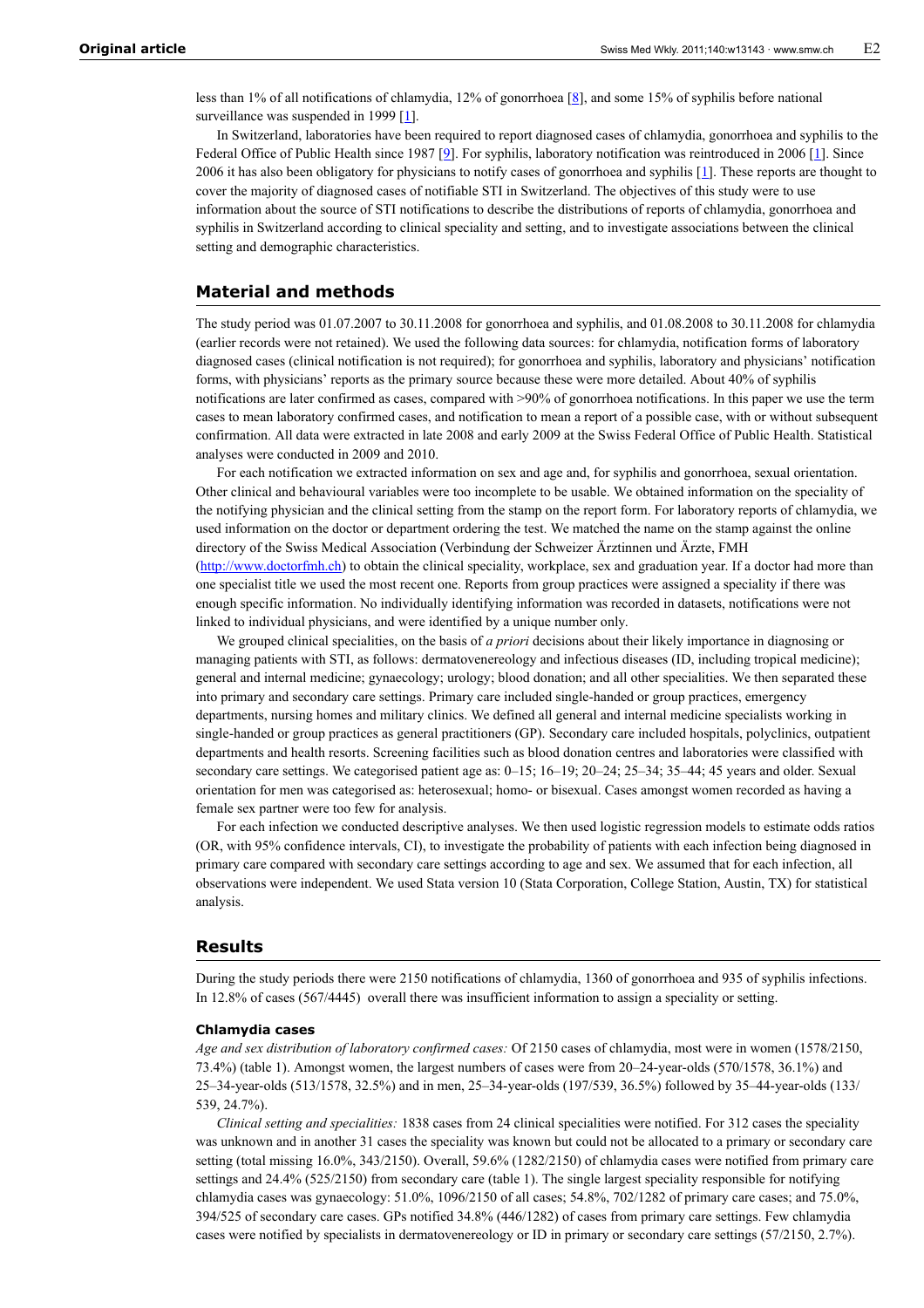The majority of these cases were diagnosed in men (53/57, 93.0%) and were distributed evenly between primary and secondary care settings.

*Associations with notification from primary care compared with secondary care:* Whilst the number of notified chlamydia cases in women was higher in primary than secondary care compared with men, cases in women were less likely to have been notified from primary than from secondary care settings (age-adjusted OR 0.56, 95% CI 0.44 to 0.71).

| Women       | Men<br>n (%) | Missing<br>n (%) | <b>Total</b>                                                                                                        |
|-------------|--------------|------------------|---------------------------------------------------------------------------------------------------------------------|
| n (%)       |              |                  | n (%)                                                                                                               |
|             |              |                  |                                                                                                                     |
| 202 (12.8)  | 232 (43.0)   | 12(36.4)         | 446 (20.7)                                                                                                          |
| 693 (43.9)  | 6(1.1)       | 3(9.1)           | 702 (32.7)                                                                                                          |
| 2(0.1)      | 25(4.6)      | 0(0.0)           | 27(1.3)                                                                                                             |
| 5(0.3)      | 58 (10.8)    | 0(0.0)           | 63 (2.9)                                                                                                            |
| 15(1.0)     | 29 (5.4)     | 0(0.0)           | 44 (2.0)                                                                                                            |
| 917(58.1)   | 350 (64.9)   | 15(45.5)         | 1,282(59.6)                                                                                                         |
|             |              |                  |                                                                                                                     |
| 389 (24.7)  | 2(0.4)       | 3(9.1)           | 394 (18.3)                                                                                                          |
| 2(0.1)      | 28 (5.2)     | 0(0.0)           | 30(1.4)                                                                                                             |
| 0(0.0)      | 29(5.4)      | 1(3.0)           | 30(1.4)                                                                                                             |
| 33(2.1)     | 31(5.8)      | 7(21.2)          | 71 (3.3)                                                                                                            |
| 424 (26.9)  | 90 (16.7)    | 11(33.3)         | 525 (24.4)                                                                                                          |
| 237 (15.0)  | 99 (18.4)    | 7(21.2)          | 343 (16.0)                                                                                                          |
| 1,578 (100) | 539 (100)    | 33 (100)         | 2,150 (100)                                                                                                         |
|             |              |                  | Table 1: Notified chlamydia cases in women and men 01.08.2008–30.11.2008, by setting and speciality ( $N = 2150$ ). |

GP – general practice (internal medicine and general medicine specialists working in primary care); ID – infectious diseases (including tropical medicine). Column totals might not add up to exactly 100% due to rounding.

#### **Gonorrhoea**

*Age, sex and sexual orientation of notifications:* Of 1360 notifications of gonorrhoea the majority were in men (1101/ 1360, 81.0%) (table 2). Amongst men, the largest numbers of notifications were from 25–34-year-olds (366/1101, 33.2%) and 35–44-year-olds (331/1101, 30.1%) and in women, 25–34 year olds (81/241, 33.6%) followed by 20–24 year olds (59/241, 24.5%). Sexual orientation was reported for 81.0% (892/1101) of male notifications; 38.5% (343/892) of those with known orientation were men who have sex with men (MSM).

*Clinical setting and specialities:* There were 1265 gonorrhoea notifications from 37 settings. For 95 notifications (7.0%) the speciality was unknown and for an additional one the speciality was known but could not be allocated to primary or secondary care. Overall, 66.3% (902/1360) of gonorrhoea notifications were made from primary care settings and 26.6% (362/1360) from secondary care (table 2). GPs were the single largest speciality responsible for gonorrhoea notifications: 44.8% (609/1360) of all notifications; and 67.5% (609/902) of those from primary care. Specialists in dermatovenereology and ID made 12.6% of gonorrhoea notifications (172/1360) from primary and secondary care settings combined. GPs accounted for 50.7% (558/1101) of all notifications in men. Amongst women, 17.4% of notifications (42/241) were from GPs, compared with 31.1% (75/241) by gynaecologists working in primary care and 33.6% of gynaecologists (81/241) in secondary care settings. Men accounted for over 90% of gonorrhoea notifications from GPs, and from dermatovenereology and ID physicians and urologists in both primary and secondary care.

GPs notified approximately half of all gonorrhoea in both MSM (180/343, 52.5%) and heterosexual men (296/549, 53.1%) ( $p = 0.675$ ). Specialists in dermatovenereology and ID were responsible for 20.7% of notifications from MSM (71/343) compared with 10.7% of notifications (59/549) from heterosexual men ( $p < 0.001$ ).

*Associations with notification from primary care compared with secondary care:* Gonorrhoea notifications in women were less likely to have come from primary than secondary care settings than in men (age-adjusted OR 0.50, 0.37, 0.66). Notifications in older patients were more likely to have been made from primary than from secondary care settings (likelihood ratio test  $p = 0.050$ ).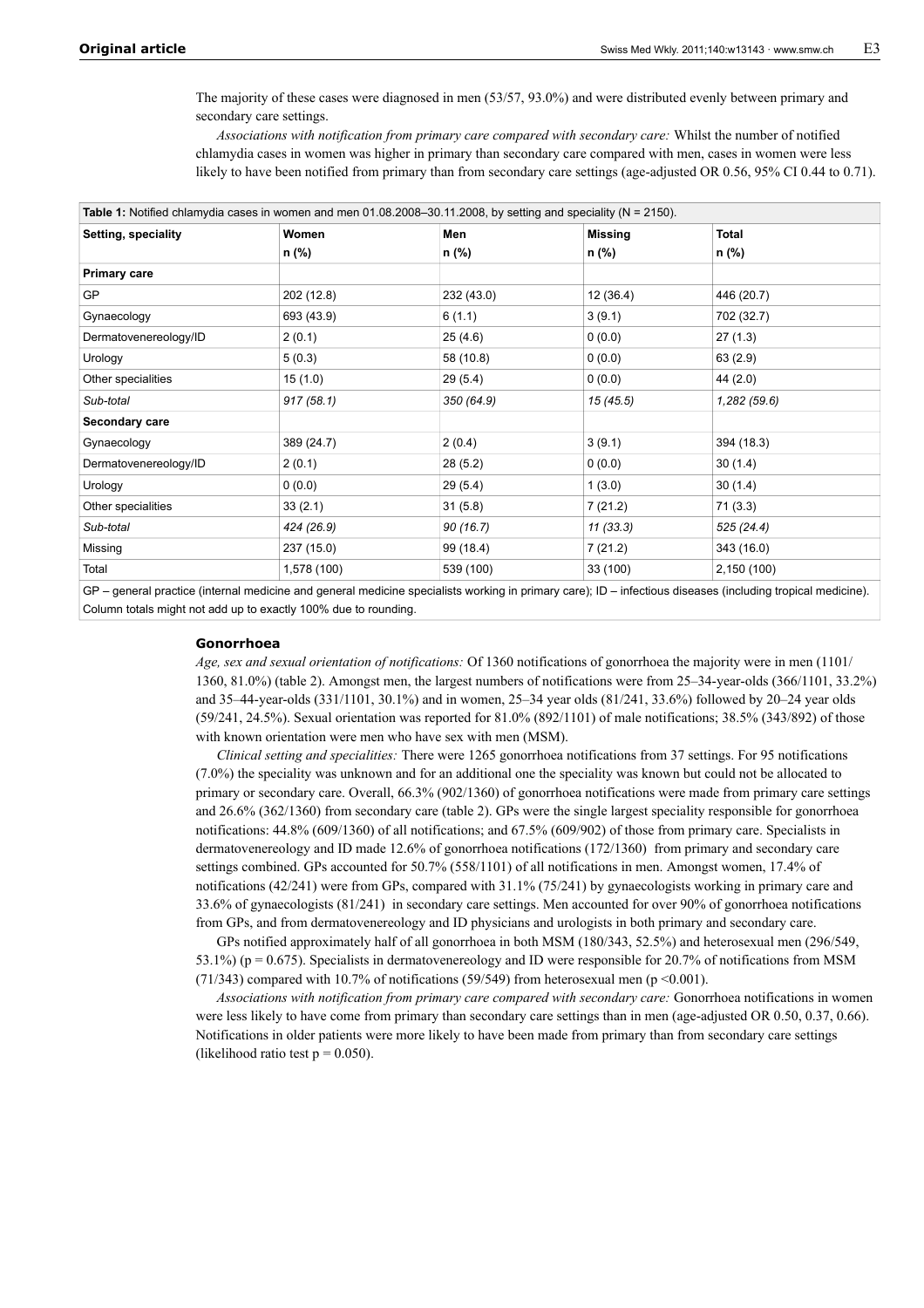| Table 2: Notifications of gonorrhoea in women and men 01.01.2007–30.11.2008, by setting and speciality ( $N = 1360$ ). |                |              |                         |                |  |
|------------------------------------------------------------------------------------------------------------------------|----------------|--------------|-------------------------|----------------|--|
| Setting, speciality                                                                                                    | Women<br>n (%) | Men<br>n (%) | <b>Missing</b><br>n (%) | Total<br>n (%) |  |
|                                                                                                                        |                |              |                         |                |  |
| <b>Primary care</b>                                                                                                    |                |              |                         |                |  |
| GP                                                                                                                     | 42 (17.4)      | 558 (50.7)   | 9(50.0)                 | 609 (44.8)     |  |
| Gynaecology                                                                                                            | 75 (31.1)      | 4(0.4)       | 0(0.0)                  | 79 (5.8)       |  |
| Dermatovenereology/ID                                                                                                  | 5(2.1)         | 71 (6.4)     | 1(5.6)                  | 77 (5.7)       |  |
| Urology                                                                                                                | 1(0.4)         | 69 (6.3)     | 0(0.0)                  | 70 (5.1)       |  |
| Other specialities                                                                                                     | 7(2.9)         | 60(5.4)      | 0(0.0)                  | 67 (4.9)       |  |
| Sub-total                                                                                                              | 130 (53.9)     | 762 (69.2)   | 10(55.6)                | 902 (66.3)     |  |
| Secondary care                                                                                                         |                |              |                         |                |  |
| Gynaecology                                                                                                            | 81 (33.6)      | 4(0.4)       | 0(0.0)                  | 85(6.2)        |  |
| Dermatovenereology/ID                                                                                                  | 6(2.5)         | 88 (8.0)     | 1(5.6)                  | 95(7.0)        |  |
| Urology                                                                                                                | 1(0.4)         | 43 (3.9)     | 1(5.6)                  | 45(3.3)        |  |
| Other specialities                                                                                                     | 10(4.1)        | 123 (11.2)   | 4(22.2)                 | 137 (10.1)     |  |
| Sub-total                                                                                                              | 98 (40.7)      | 258 (23.4)   | 6 (33.4)                | 362(26.6)      |  |
| Missing                                                                                                                | 13(5.4)        | 81(7.4)      | 2(11.1)                 | 96(7.1)        |  |
| Total                                                                                                                  | 241 (100)      | 1,101 (100)  | 18 (100)                | 1360 (100)     |  |
|                                                                                                                        |                |              |                         |                |  |

GP – general practice (internal medicine and general medicine specialists working in primary care); ID – infectious diseases (including tropical medicine). Column totals might not add up to exactly 100% due to rounding.

#### **Syphilis**

*Age, sex and sexual orientation of notifications:* Of 935 notifications of syphilis 71.1% (665/935) were in men and 27.2% (254/935) in women (table 3). The largest numbers of male notifications were in 35-44-year-olds (218/665, 32.8%) and men aged 45 years and over (276/665, 41.5%) and female notifications in 25–34-year-olds (84/254, 33.1%) followed by 35–44 year olds (65/254, 25.6%). Sexual orientation was reported for only 38.0% of male syphilis notifications (253/665). Of those with known orientation, 62.5% (165/253) were MSM.

*Clinical setting and specialities:* 825 notifications were made from 33 specialities. For 110 notifications the speciality was unknown and in a further seven the speciality was known but could not be allocated to a primary or secondary care setting. Syphilis was as likely to have been notified from primary care (389/935, 41.6%) as from secondary care (429/935, 45.9%) settings (table 3). Specialists in dermatovenereology and ID were the largest group notifying syphilis: 29.0% of all notifications (271/935); 24.4% from primary care (95/389); 41.0% from secondary care (176/429). Within primary care, however, GPs were the largest speciality (223/389, 57.3%). GPs were responsible for 26.8% of syphilis notifications from men (178/665), followed by dermatovenereologists and ID specialists in secondary care (149/665, 22.4%) and other secondary care specialists (128/665, 19.2%). Similar numbers of female syphilis notifications were made by GPs (45/254, 17.7%), secondary care gynaecologists (48/254, 18.9%) and other secondary care specialists (46/254, 18.1%).

GPs notified 30.3% of syphilis in MSM (50/165) and 29.5% (26/88) in heterosexual men ( $p = 0.900$ ). Specialists in dermatovenereology and ID were responsible for 44.2% of syphilis notifications in MSM (73/165) and for 36.4% (32/88) of those in heterosexual men ( $p = 0.226$ ).

*Associations with notification from primary care compared with secondary care:* Women were less likely than men to have been notified from primary than secondary care settings (age-adjusted OR 0.67, 95% CI 0.49 to 0.92).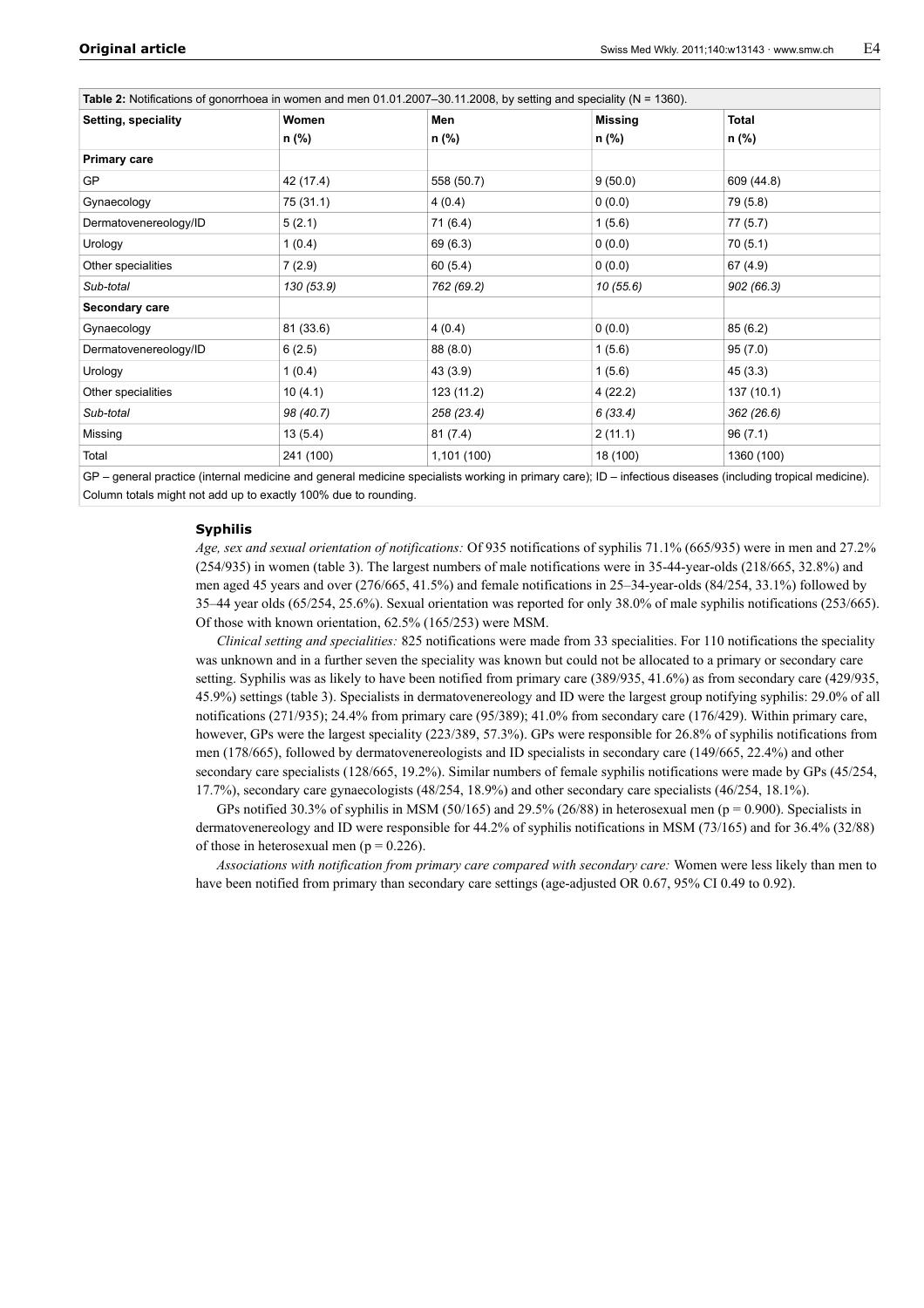| Table 3: Notifications of syphilis in women and men 01.07.2007–30.11.2008, by setting and speciality ( $N = 935$ ). |                |              |                  |                       |  |
|---------------------------------------------------------------------------------------------------------------------|----------------|--------------|------------------|-----------------------|--|
| Setting, speciality                                                                                                 | Women<br>n (%) | Men<br>n (%) | Missing<br>n (%) | <b>Total</b><br>n (%) |  |
|                                                                                                                     |                |              |                  |                       |  |
| <b>Primary care</b>                                                                                                 |                |              |                  |                       |  |
| <b>GP</b>                                                                                                           | 45 (17.7)      | 178 (26.8)   | (0.0)            | 223 (23.9)            |  |
| Gynaecology                                                                                                         | 32(12.6)       | 3(0.5)       | 2(12.5)          | 37(4.0)               |  |
| Dermatovenereology/ID                                                                                               | 10(3.9)        | 85 (12.8)    | 0(0.0)           | 95 (10.2)             |  |
| Urology                                                                                                             | 0(0.0)         | 3(0.5)       | 0(0.0)           | 3(0.3)                |  |
| Other specialities                                                                                                  | 6(2.4)         | 25(3.8)      | 0(0.0)           | 31(3.3)               |  |
| Sub-total                                                                                                           | 93 (36.6)      | 294 (44.2)   | 2(12.5)          | 389 (41.6)            |  |
| Secondary care                                                                                                      |                |              |                  |                       |  |
| Gynaecology                                                                                                         | 48 (18.9)      | 7(1.1)       | 1(6.3)           | 56 (6.0)              |  |
| Dermatovenereology/ID                                                                                               | 24 (9.4)       | 149 (22.4)   | 3(18.8)          | 176 (18.8)            |  |
| Urology                                                                                                             | 0(0.0)         | 6(0.9)       | 0(0.0)           | 6(0.6)                |  |
| Other specialities                                                                                                  | 46 (18.1)      | 128 (19.2)   | 2(12.5)          | 176 (18.8)            |  |
| <b>Blood donation centres</b>                                                                                       | 4(1.6)         | 11(1.7)      | 0(0.0)           | 15(1.6)               |  |
| Sub-total                                                                                                           | 122 (48.0)     | 301(45.3)    | 6(37.5)          | 429 (45.9)            |  |
| Missing                                                                                                             | 39 (15.4)      | 70 (10.5)    | 8(50.0)          | 117 (12.5)            |  |
| Total                                                                                                               | 254 (27.2)     | 665 (71.1)   | 16 (1.7)         | 935 (100.0)           |  |
|                                                                                                                     |                |              |                  |                       |  |

GP – general practice (internal medicine and general medicine specialists working in primary care); ID – infectious diseases (including tropical medicine). Column totals might not add up to exactly 100% due to rounding.

# **Discussion**

This study of notifications of 4445 bacterial STI reported in 2007 and 2008 has shown that notifications are made by a wide variety of clinical specialists. The majority of cases of chlamydia and gonorrhoea, and a substantial percentage of syphilis cases, were notified from primary care settings. Within primary care settings, GPs were the speciality most likely to notify cases of gonorrhoea and syphilis. Gynaecologists in primary care were most likely to notify cases of chlamydia, followed by GPs. Specialists in dermatovenereology and ID were responsible for a minority of notifications of all bacterial STI. For all three infections, male notifications were relatively more likely than female notifications to be made from primary rather than secondary care settings.

The strengths of this study were that we examined all notifications of bacterial STI across Switzerland and were able to assign a clinical setting (primary or secondary) and a speciality for the majority. These data should therefore be representative of STI notifications for the whole of Switzerland. For syphilis, physicians' notifications include many subsequently unconfirmed cases, and thus they also cover settings where patients present with suspected infections. Limitations of the study design chiefly related to lack of specificity or missing data. Laboratory notifications of chlamydia before August 2008 had not been retained, and hence we examined all records available during the data entry period. Bias is unlikely because there was no observed change in reporting practice over the whole study period, and there were more notifications of chlamydia than gonorrhoea or syphilis, and hence precision was not limited. It is possible that some notifications were not made by the diagnosing physician but by a laboratory or another clinical specialist. We cannot say how many notifications were made by clinical specialists who did not make the diagnosis, but only eight notifications in all came from laboratories. Misclassification in assignment of cases to primary or secondary care was possible either because of missing information or because some locations were difficult to classify. Such misclassification would be nondifferential, biasing associations towards the null. We were unable to link clinically relevant information to speciality and setting because of the large amount of missing data. There are also some limitations in the analysis. We considered all notifications of each infection as independent observations. This may not be the case if individuals had more than one episode diagnosed during the study period. We believe that this number will be small and will not have affected the overall results.

As far as we know there are no detailed analyses of the numbers of cases and distribution of clinical settings in which bacterial and viral STI in Switzerland are diagnosed and managed. It was of interest that GPs in Switzerland accounted for such high proportions of all bacterial STI, because it is not necessary to have a GP and patients often have direct access to specialists in primary and secondary settings. In countries in which GPs are gatekeepers to secondary care, high proportions of STI diagnoses are made in primary care. In the Netherlands, for example, it has been estimated that three quarters of diagnoses of all STI are made by GPs [[10\]](#page-6-0). A household survey in the United States, where healthcare is also based on private insurance, found that 48.6% (95% CI 43.3, 53.9%) of respondents who reported ever having had an STI had consulted a private physician or a group practice [\[11\]](#page-6-1), but the proportion of these working as GPs was not reported.

The data used in this study reflect clinical practice in diagnosis and notification and do not necessarily describe the underlying epidemiology of the infections. For example, 73.4% of notified chlamydia cases were in women, whilst 80.2% of gonorrhoea cases were male. There are no representative population-based surveys of the prevalence of any STI in Switzerland, but in the US such studies show similar prevalence rates of gonorrhoea and chlamydia [\[12](#page-6-2)] and, in the UK,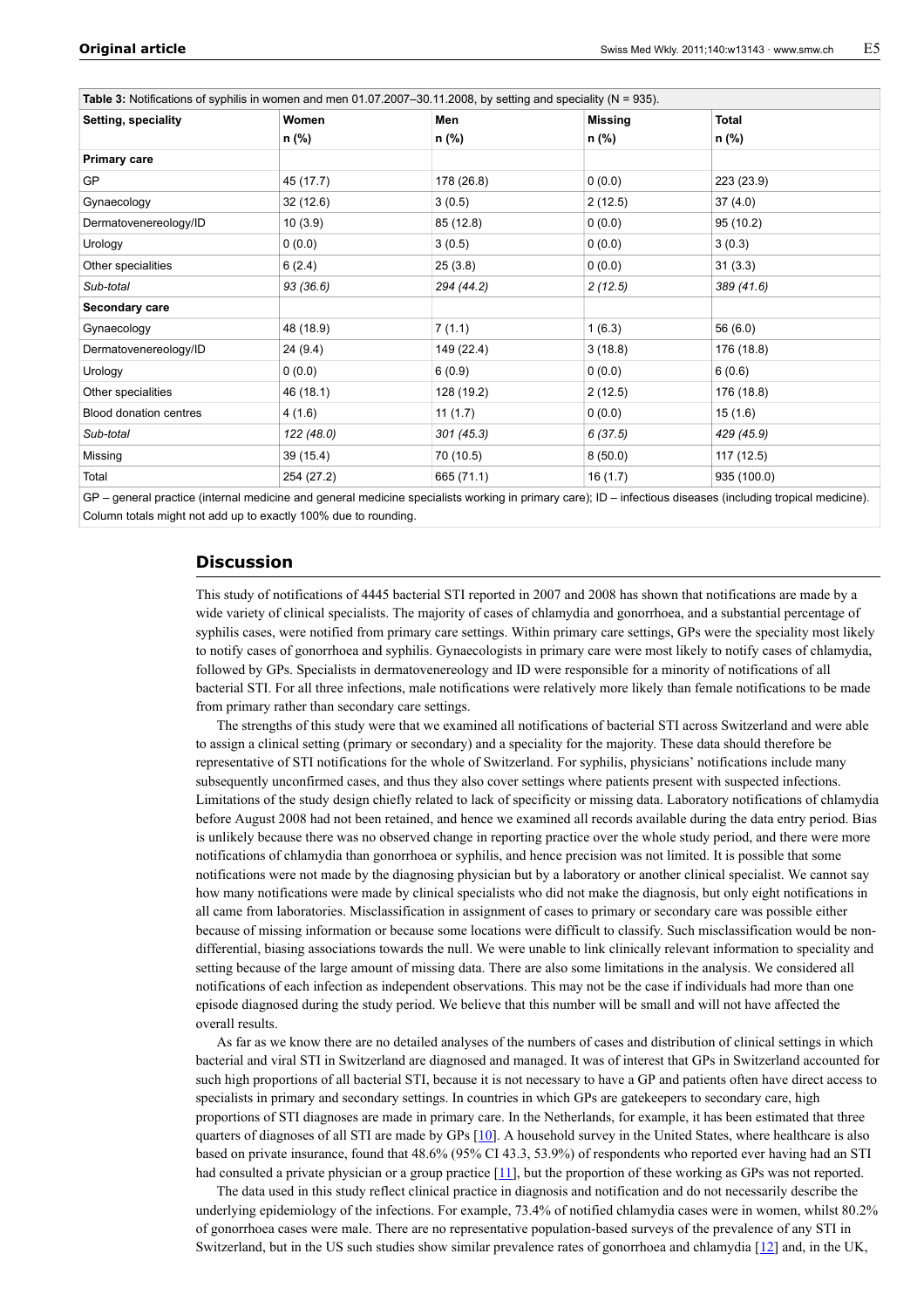similar rates of chlamydia  $[13]$  $[13]$  in women and men. The small proportion of case notifications of chlamydia from dermatovenereology of ID clinics (2.7%) is notable, given that chlamydia is the most common notifiable STI in Switzerland [\[2\]](#page-5-1) and the most common cause of male non-gonococcal urethritis [[3\]](#page-5-2). In the UK, chlamydia accounted for 30% (113 585/376 508) of all new STI diagnoses in specialist genitourinary medicine clinics in 2006 [[14\]](#page-6-4). This might reflect ease of access; there are 236 specialist clinics in the UK  $[14]$  $[14]$  compared with seven in Switzerland. Gynaecologists and GPs notified the majority of chlamydial infections in Switzerland. Even so, the diagnosed case rate of chlamydia in Switzerland is substantially lower than that in countries in northern Europe that recommend opportunistic testing (data available from authors, on request). Whilst a degree of under-reporting is likely, it is thought that the majority of chlamydia infections in Switzerland remain undiagnosed  $[15]$  $[15]$ , contributing to ongoing transmission. The clinical settings from which STI were notified also reflect clinical practice, as well as the settings to which patients are most likely to present. Substantial numbers of syphilis notifications were made from a wide variety of clinical specialities in secondary settings; these might have been identified as positive serological tests for syphilis, which might have been performed during diagnostic workups for clinical reasons. Dermatovenereology and ID clinics, the specialities most associated with syphilis, made the same number of notifications as from all other hospital settings combined [[4](#page-5-3)].

The results of this study have implications for clinical practice, public health and research. Although GPs and primary care gynaecologists notify about half of all chlamydia and gonorrhoea cases, the absolute numbers of cases are small and a single practitioner might deal with only one or two people with bacterial STI per year. This study did not provide any information about health-seeking behaviours or clinical management of common viral STI such as genital herpes and genital warts. There are, at present, no clinical guidelines for diagnosis and management of STI in Switzerland, and they might help to improve awareness of STI and consistency of clinical practice. This study suggests that clinical guidelines should be actively communicated to GPs and specialist practitioners in primary care settings. Public health policy in Switzerland will, in future, aim to integrate STI and HIV prevention [[7](#page-5-6)]. This study provides limited data supporting the need for a national strategy. In addition, stronger surveillance systems are needed to monitor trends in numbers and settings of all STI and HIV diagnoses [[7](#page-5-6)]. Research is also needed to support the implementation and evaluation of an integrated HIV and STI strategy. Population-based surveys of the prevalence of both bacterial and viral STI and surveys of STI in HIV-infected individuals will help to determine the burden of disease and the potential for spread, and to evaluate the impact of new interventions. Additional studies on the health-seeking behaviour of both men and women with STI-related problems and physicians' diagnostic and management practices will also help to improve the provision of STI treatment and prevention services. In summary, GPs and other specialists in primary care settings notify the majority of chlamydia and gonorrhoea and a substantial percentage of syphilis cases in Switzerland. These physicians will be in the forefront of STI case management and secondary prevention of STI, to be delivered as part of an integrated HIV and STI strategy.

We thank Dr. Linda Nartey for her help with setting up and supervising data extraction. The views expressed in this manuscript are those of the authors and not necessarily of the Swiss Federal Office of Public Health.

# **Study funding / potential competing interests**

Funding received from Swiss Federal Office of Public Health.

## <span id="page-5-0"></span>**References**

- 1 Bundesamt für Gesundheit. Sexuell übertragbare Infektionen (STI) in der Schweiz 1988 bis 2006. Bulletin Bundesamt für Gesundheit 2008;(8):140–9.
- <span id="page-5-1"></span>2 Swiss Federal Office of Public Health. Reports of infectious diseases. [http://www.bag.admin.ch/infreporting/gs02/e/](http://www.bag.admin.ch/infreporting/gs02/e/index.htm) [index.htm.](http://www.bag.admin.ch/infreporting/gs02/e/index.htm) Bern: Bundesamt für Gesundheit; 2010.
- <span id="page-5-2"></span>3 Holmes KK, Sparling PF, Stamm WE, et al. Sexually Transmitted Diseases. 4th Edition ed. New York: McGraw-Hill, 2008.
- <span id="page-5-3"></span>4 Lautenschlager S. Sexually transmitted infections in Switzerland: return of the classics. Dermatology. 2005;210(2):134–42.
- <span id="page-5-4"></span>5 Fleming DT, Wasserheit JN. From epidemiological synergy to public health policy and practice: the contribution of other sexually transmitted diseases to sexual transmission of HIV infection. Sex Transm Infect. 1999;75(1):3–17.
- <span id="page-5-5"></span>6 Szöllösy G, Gnädinger M. Nationales HIV & STI Programm 2011–2015: Auswertung des Stakeholder-Inputs. Bern: Bundesamt für Gesundheit; 2010.
- <span id="page-5-6"></span>7 Kessler C, Swiss Centre for International Health. International Context Analysis. HIV & STI Programmes: The European and International Reference. Bern: Bundesamt für Gesundheit; 2009.
- <span id="page-5-7"></span>8 Zwahlen M, Spoerri A, Gebhardt M, Mausezahl M, Boubaker K, Low N. Surveillance Systems for Sexually Transmitted Diseases in Switzerland. Sex Transm Dis. 2007;34(2):76–80.
- <span id="page-5-8"></span>9 Paget WJ, Zimmermann HP. Surveillance of sexually transmitted diseases in Switzerland, 1973–1994: evidence of declining trends in gonorrhoea and syphilis. Soz Präventivmed. 1997;42(1):30–6.